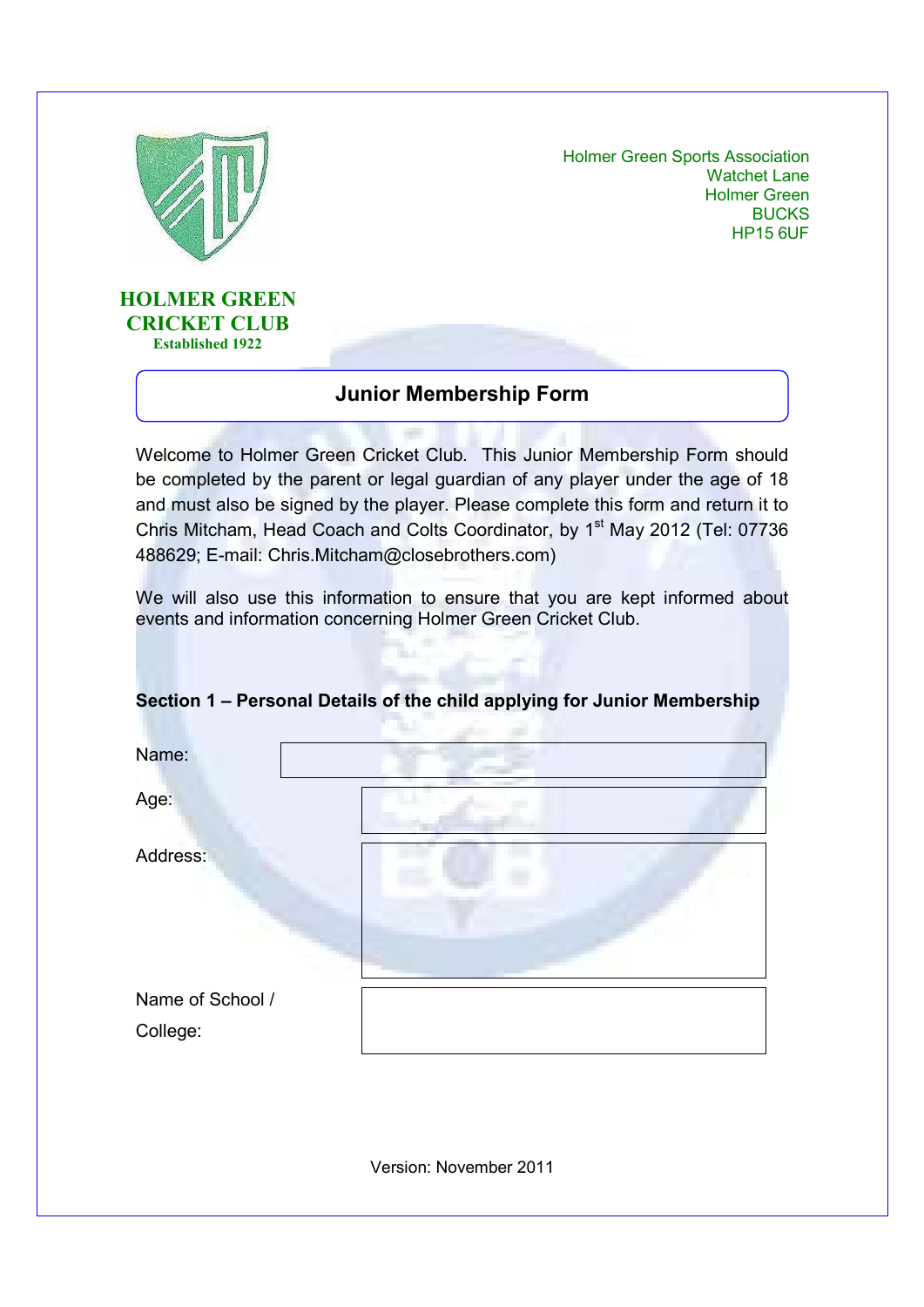### **Section 2 – Contact Details of Parent / Legal Guardian**

| Name:                        |                                |
|------------------------------|--------------------------------|
| Relationship to<br>child:    | (e.g. parent / legal guardian) |
| Address:                     |                                |
| Daytime telephone<br>number: |                                |
| Evening telephone<br>number: |                                |
| E-mail:                      |                                |

## **Section 3 – Emergency Contact Details (Alternative Contact)**

In the event of an incident or emergency situation where a parent, or legal guardian named above cannot be contacted, please provide details of an alternative adult who can be contacted by the club. Please make this person aware that his or her details have been provided as a contact for the club:

| Name:                        |                                  |
|------------------------------|----------------------------------|
| Relationship to<br>child:    | E.g. Grandparent, neighbour etc. |
| Address:                     |                                  |
| Daytime telephone<br>number: |                                  |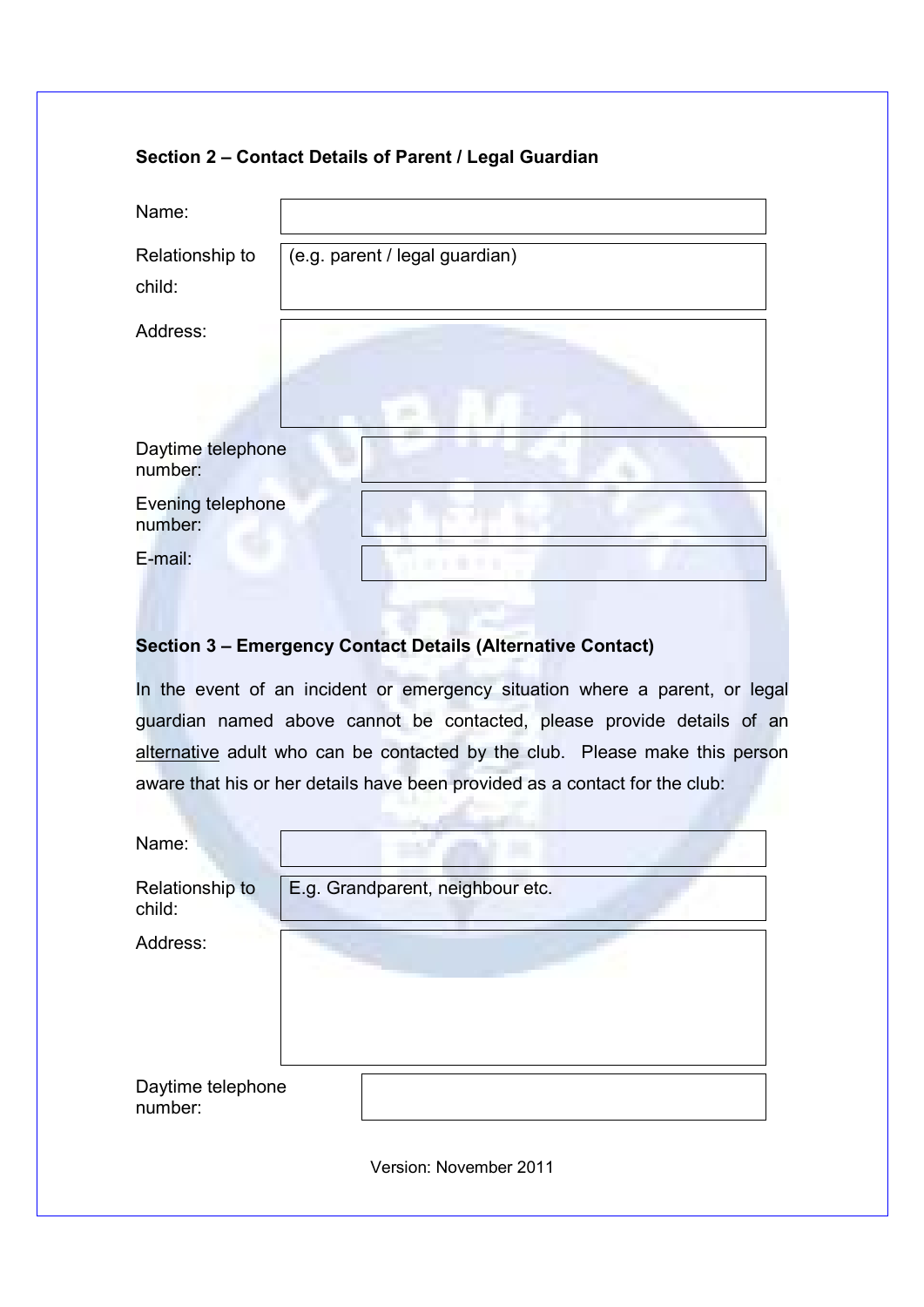| <b>Section 4 - Sporting Information</b><br>Yes $\Box$<br>Has the child played Cricket before?<br>No<br>If yes, where have they played Cricket?: (please indicate below)<br>Primary school<br>Secondary school |
|---------------------------------------------------------------------------------------------------------------------------------------------------------------------------------------------------------------|
|                                                                                                                                                                                                               |
|                                                                                                                                                                                                               |
|                                                                                                                                                                                                               |
|                                                                                                                                                                                                               |
|                                                                                                                                                                                                               |
| <b>Special Educational Needs School</b>                                                                                                                                                                       |
| Local authority coaching session(s)                                                                                                                                                                           |
| Club                                                                                                                                                                                                          |
| County                                                                                                                                                                                                        |
| Other (please specify)                                                                                                                                                                                        |
|                                                                                                                                                                                                               |
| Section 5 - Information about any Impairment                                                                                                                                                                  |

Please provide information about any impairment your child may have so that we can determine what reasonable adjustments may be required to support your child's full participation in club activities.

| Do you consider your child / the child in your |  | Yes | No <sub>1</sub> |  |
|------------------------------------------------|--|-----|-----------------|--|
| care to have an impairment?                    |  |     |                 |  |
| If yes, what is the nature of the impairment?  |  |     |                 |  |
| Visual impairment                              |  |     |                 |  |
| Hearing impairment                             |  |     |                 |  |
| Physical impairment                            |  |     |                 |  |
|                                                |  |     |                 |  |
| Vareion: November 2011                         |  |     |                 |  |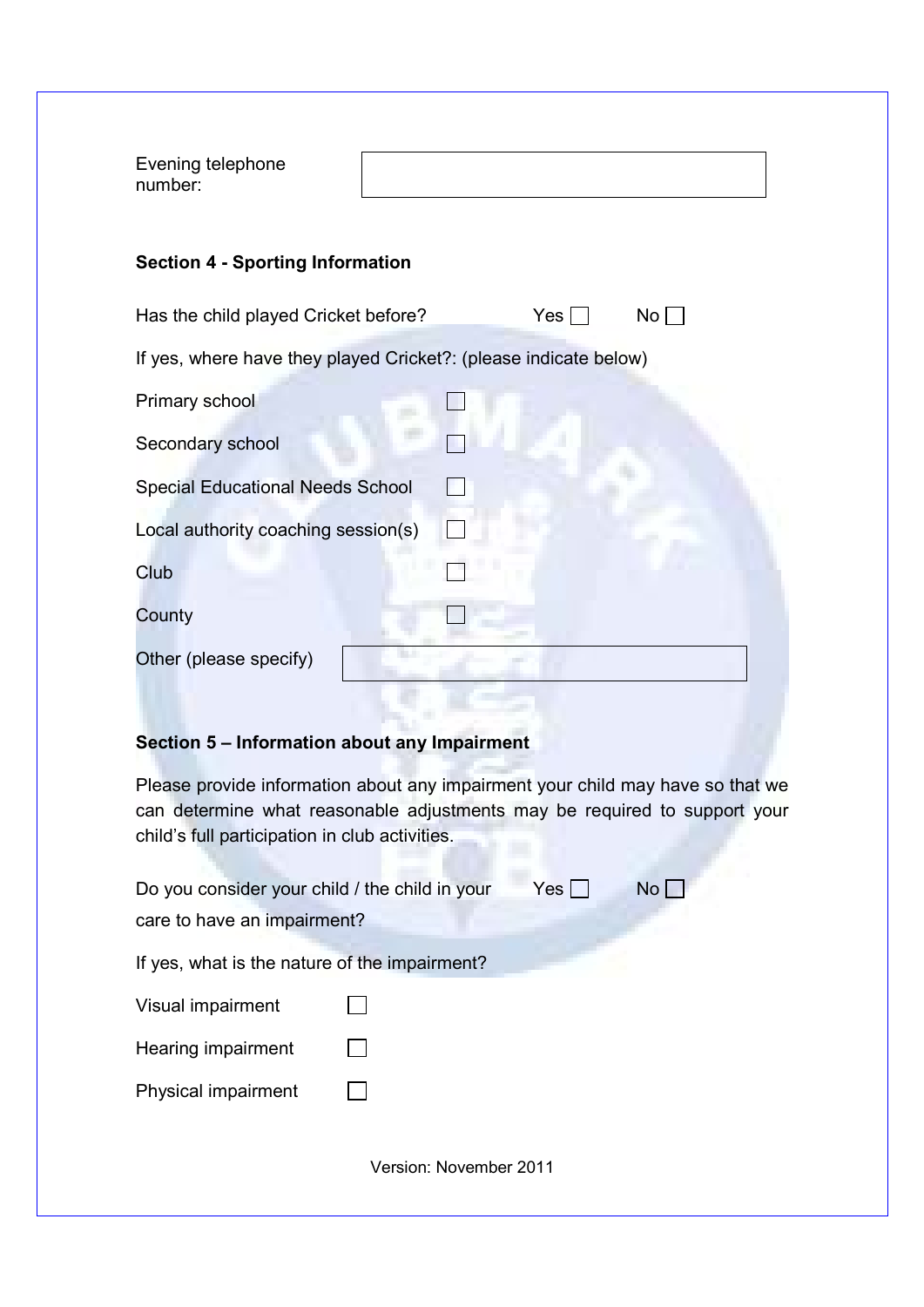Learning difficulty

 $\Box$ 

 $\Box$ 

Other (please specify):

**If you have ticked yes in any box above please provide us with any additional information that will assist us to ensure your child is fully supported whilst at the club.** 

**Section 6 – Medical Information**  Name of Doctor / Surgery: Doctor / Surgery telephone number: Please detail below any important medical information that our coaches/junior coordinator should be aware of (e.g. epilepsy, asthma, diabetes, current medication, injuries etc.)

### **Medical consent:**

□ I give my consent that in an emergency situation the club may act in my place, *(in loco parentis)*, if the need arises for the administration of emergency first aid and / or other medical treatment which in the opinion of a qualified medical practitioner may be necessary. I also understand that in such an occurrence all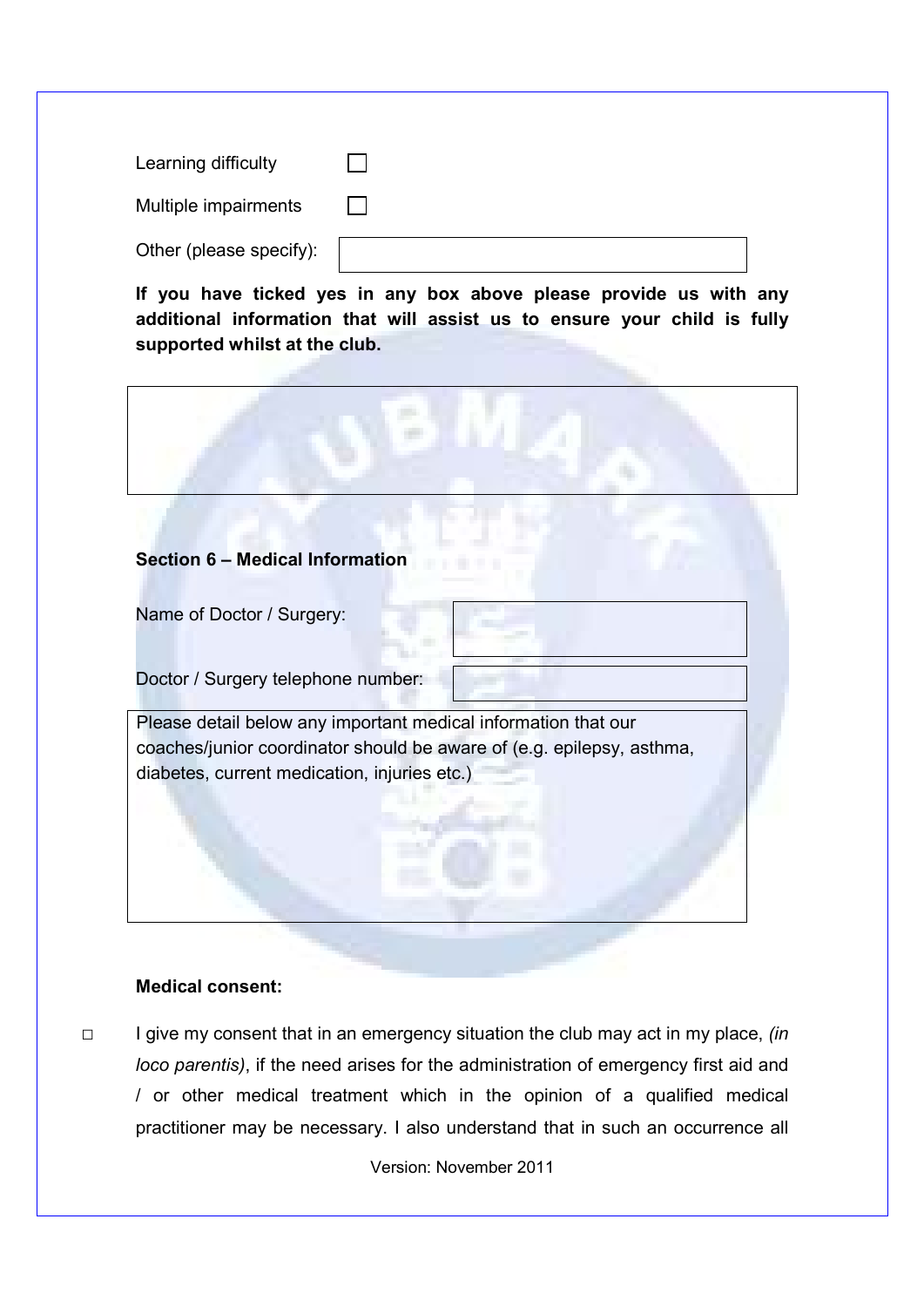reasonable steps will be taken to contact me as the relevant parent / legal guardian, or the alternative adult I have named in section 3 of this form.

□ I confirm that to the best of my knowledge, my child / the child in my care does not suffer from any medical condition other than those detailed above.

### **Section 7 – Data Protection**

The Club will use the information provided on this Membership Form (together with other information it obtains about the player) to administer his/her cricketing activity at the Club and in any activities in which he/she participates through the Club and to care for and supervise activities in which he/she is involved.

In some cases this may require the Club to disclose the information to County Boards, Leagues and to the England and Wales Cricket Board. In the event of a medical issue or child protection issue arising, the Club may disclose certain information to doctors or other medical specialists and/or to police, children's social care, the Courts and/or probation officers and, potentially to legal and other advisers involved in an investigation.

**As the person completing this form, you must ensure that each person whose information you include in this form knows what will happen to their information and how it may be disclosed.**

- $\circ$  By returning this completed Junior Membership Form, I agree to my child / the child in my care taking part in the activities of Holmer Green Cricket Club.
- $\circ$  I confirm that I have legal responsibility for the child named in section 1 above, and that I am entitled to give this consent.
- $\circ$  I understand that I will be kept informed of activities at Holmer Green Cricket Club – for example details of times and transport etc.